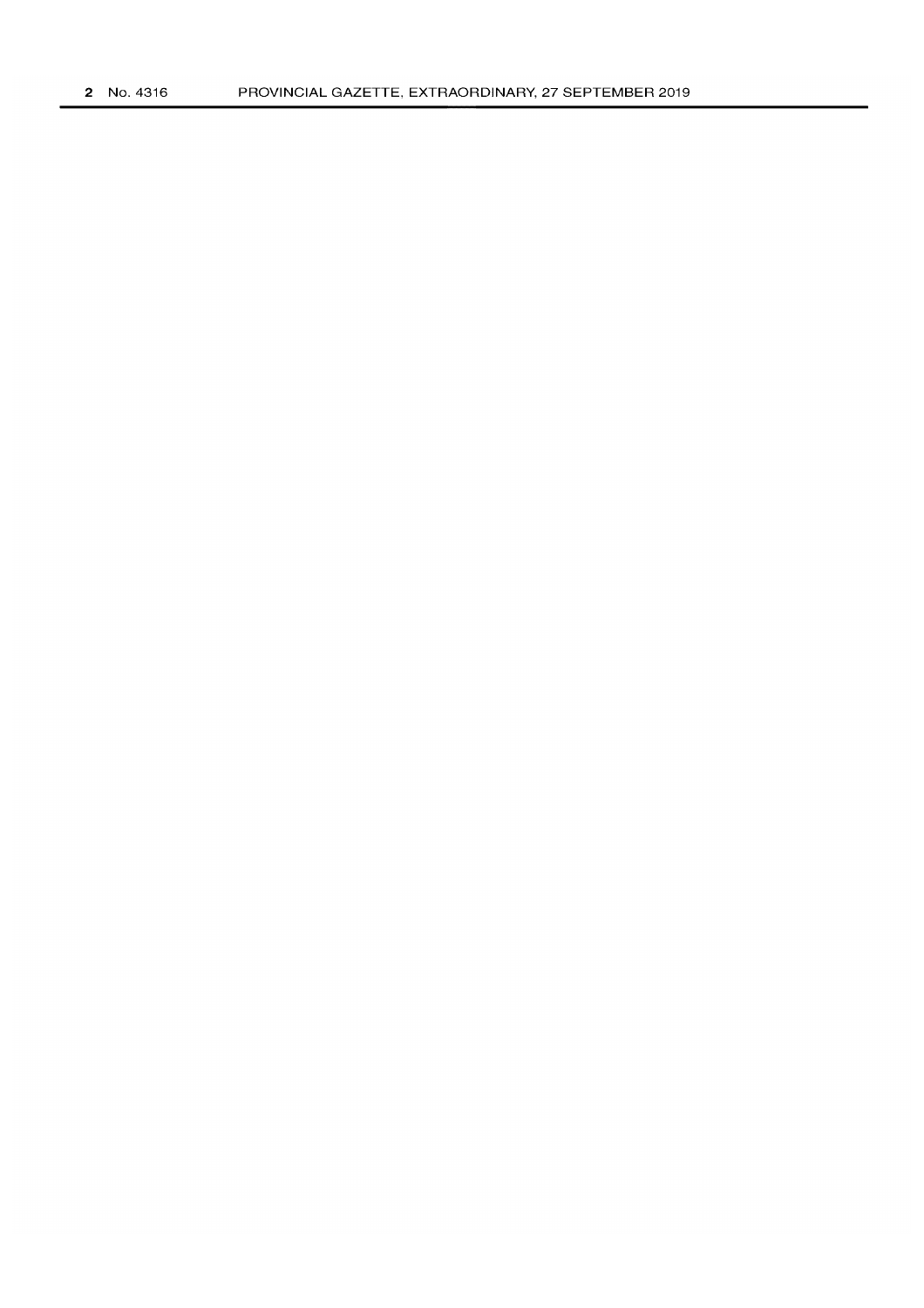## **CONTENTS**

|            |                                                                                                               | Gazette<br>No. | Page<br>No. |
|------------|---------------------------------------------------------------------------------------------------------------|----------------|-------------|
|            | LOCAL AUTHORITY NOTICES • PLAASLIKE OWERHEIDS KENNISGEWINGS                                                   |                |             |
| 230<br>231 | Local Government: Municipal Property Rates Act, 2004: Resolution for levying property rates for the financial |                |             |
|            |                                                                                                               | 4316           |             |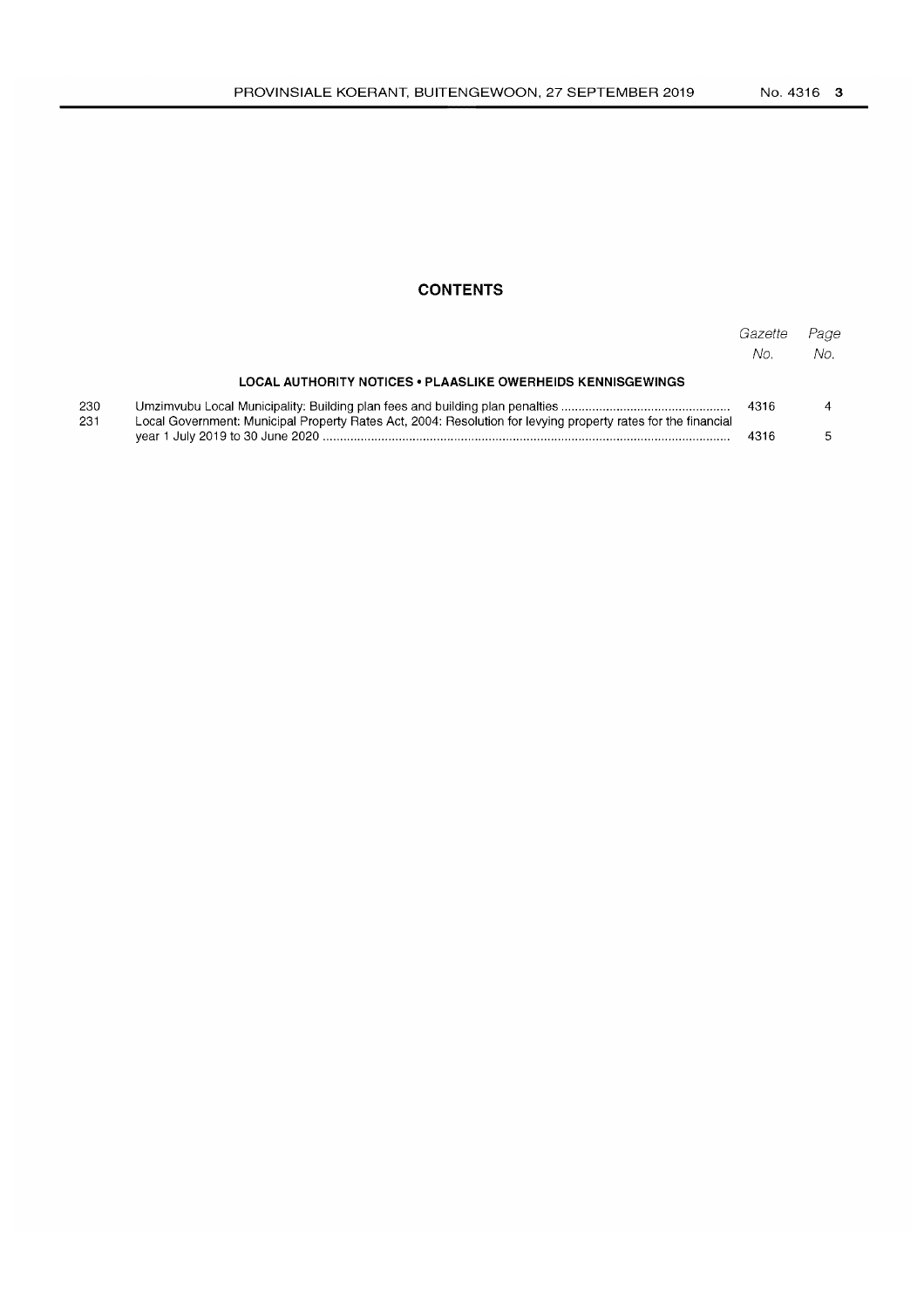# LOCAL AUTHORITY NOTICES • PLAASLIKE OWERHEIDS KENNISGEWINGS

## **LOCAL AUTHORITY NOTICE 230 OF 2019**



#### **UIVIZIIVIVUBU**

| <b>Building plan fees</b>                                                                                                                                                                                                   |                                    |                      |  |  |  |
|-----------------------------------------------------------------------------------------------------------------------------------------------------------------------------------------------------------------------------|------------------------------------|----------------------|--|--|--|
| <b>Tariff Description</b>                                                                                                                                                                                                   | 2018-2019                          | 2019-2020            |  |  |  |
| Building plan approval fees per square meter for develpments less 5000m <sup>2</sup> - Urban for Commercial/Business use                                                                                                    | 28.17                              | 30.00                |  |  |  |
| purposes<br>Building plan approval fees per square meter for development exceeding 5000m <sup>2</sup> - Urban for Commercial/Business                                                                                       |                                    |                      |  |  |  |
| use purposes<br>Building plan approval fees per square meter - Urban for Residential, Government Developments and Place of                                                                                                  |                                    | 20.00                |  |  |  |
| Worships                                                                                                                                                                                                                    | 28.00<br>$\mathbf{r}$              | 20.00<br>21.00       |  |  |  |
| Building plan approval fees per square meter - Peri urban develoments for Commercial/Business use purposes<br>Building approval fees per square meter - Peri urban develoments for Residential, Government Developments and |                                    |                      |  |  |  |
| Place of Worships                                                                                                                                                                                                           | 15.00                              | 15.00                |  |  |  |
| Building approval fees per square meter - Rural developments for Commercial/Business use purposes                                                                                                                           |                                    | 16.00                |  |  |  |
| Building approval fees per square meter - Rural developments for Residential, Government Developments and Place<br>of Worships                                                                                              | 10.00                              | 10.00                |  |  |  |
| Approval fee for Internal alterations of a space not exceeding 50m <sup>2</sup> for Commercial/Business use purposes.                                                                                                       | 3,000.00                           | 3,000.00             |  |  |  |
| Approval fee for Internal alterations exceeding 50m <sup>2</sup> but not exceeding 100m <sup>2</sup> for Commercial/Business use<br>purposes.                                                                               | 5,000.00                           | 5,000.00             |  |  |  |
| Approval fee for Internal alterations of a space exceeding 100m <sup>2</sup> for commercial/business use purposes.                                                                                                          | 7,500.00                           | 7,500.00             |  |  |  |
| Approval fee for Internal alterations not exceeding 20m <sup>2</sup> for Residential, Government Developments and Place of                                                                                                  |                                    |                      |  |  |  |
| Worships.                                                                                                                                                                                                                   | 1,000.00                           | 1,000.00             |  |  |  |
| Approval fee for Internal alterations of a space exceeding 20m <sup>2</sup> but not exceeding 50m <sup>2</sup> for Residential, Government                                                                                  |                                    |                      |  |  |  |
| Developments and Place of Worships                                                                                                                                                                                          | 1,500.00                           | 1,500.00             |  |  |  |
| Approval fee for Internal alterations of a space exceeding 50m <sup>2</sup> for Residential, Government Developments and                                                                                                    |                                    |                      |  |  |  |
| Place of Worships                                                                                                                                                                                                           | R 23-00 per m <sup>2</sup>         | 2,000.00             |  |  |  |
| Approval fee for Wayleaves - Each Underground Surfaced Road Crossing                                                                                                                                                        |                                    | 3,000.00             |  |  |  |
| Underground Wayleave on Paved Road Reserve per meter not exceeding 100m                                                                                                                                                     | $\blacksquare$                     | 50.00                |  |  |  |
| Underground Wayleave on Paved Road Reserve per meter exceeding 100m but not exceeding 500m                                                                                                                                  | $\sim$                             | 30.00                |  |  |  |
| Underground Wayleave on Paved Road Reserve per meter exceeding 500m but not exceeding 1000m                                                                                                                                 | $\blacksquare$                     | 15.00                |  |  |  |
| Underground Wayleave on Paved Road Reserve per meter exceeding exceeding 1000m                                                                                                                                              | $\overline{\phantom{a}}$           | 10.00                |  |  |  |
| Fees for surfacing of unrectified road crossing                                                                                                                                                                             | $\overline{\phantom{a}}$<br>$\sim$ | 15,000.00            |  |  |  |
| Overheards Wayleaves applications<br>External/Site Works for Commercial/Business                                                                                                                                            | $\blacksquare$                     | 2,000.00<br>2,500.00 |  |  |  |
| External/Site Works for Residential, Place of Worship and Gorvenment                                                                                                                                                        | $\blacksquare$                     | 1,000.00             |  |  |  |
| Boundary walls                                                                                                                                                                                                              | 698.56                             | 700.00               |  |  |  |
| Shelter: Carport per m2                                                                                                                                                                                                     | 22.53                              | 22.00                |  |  |  |
| Car wash per m2                                                                                                                                                                                                             | 15.77                              | 16.00                |  |  |  |
| Braai area per m2                                                                                                                                                                                                           | 20.28                              | 20.00                |  |  |  |
| Temporary structure: wendy flats per m2                                                                                                                                                                                     | 22.53                              | 25.00                |  |  |  |
| Prefab per m2                                                                                                                                                                                                               | 22.53                              | 25.00                |  |  |  |
| Builders shed                                                                                                                                                                                                               | 1,690.07                           | 1,690.00             |  |  |  |
| High Masts                                                                                                                                                                                                                  | 10,530.00                          | 10,530.00            |  |  |  |
| <b>BUILDING PLAN PENALTIES</b>                                                                                                                                                                                              |                                    |                      |  |  |  |
| <b>DESCRIPTION OF OFFENCE</b>                                                                                                                                                                                               |                                    |                      |  |  |  |
| Building without approved building plan for Commercial/Business purpose after a notice prohibiting any building works<br>has been issued.                                                                                   |                                    | 10,000.00            |  |  |  |
| Building without approved building plan for residential, place of worship and government development purpose other                                                                                                          |                                    |                      |  |  |  |
| than for renting/leasing purposes.<br>Failure to safeguard construction site and or demolition work after notice issued.                                                                                                    | ÷                                  | 5,000.00<br>5,000.00 |  |  |  |
| Occupy or use of building for commercial/business purpose without 'Occupation Certificate'.                                                                                                                                 | $\sim$                             | 5,000.00             |  |  |  |
| Occupy or use of building for residential purpose other than for renting/leasing without 'Occupation Certificate'.                                                                                                          | $\blacksquare$                     | 2,500.00             |  |  |  |
| Preventing a building control officer in the execution of his/her duties.                                                                                                                                                   | $\omega$                           | 1,500.00             |  |  |  |
| Using of certain building methods and materials that have been prohibited by the Municipality                                                                                                                               | $\blacksquare$                     | 5,000.00             |  |  |  |
| Failure to give notice of intention to demolition of a building                                                                                                                                                             | $\blacksquare$                     | 1,000.00             |  |  |  |
| Use of a building for a purpose other than the purpose shown on approved plans without approval of the municipality.                                                                                                        |                                    | 5.000.00             |  |  |  |
| Failure to comply with a notice to remove waste material on site.                                                                                                                                                           | $\bar{\phantom{a}}$                | 2,500.00             |  |  |  |
| Failure to maintain commercial or business dilapidated building structure adequately.                                                                                                                                       | $\blacksquare$                     | 5,000.00             |  |  |  |
| Failure to maintain residential, place of worship dilapidated building structure adequately.                                                                                                                                | $\blacksquare$                     | 1,000.00             |  |  |  |
| Illegal dumping of excavated material/builders ruble from construction site.                                                                                                                                                | $\omega$                           | 5,000.00             |  |  |  |